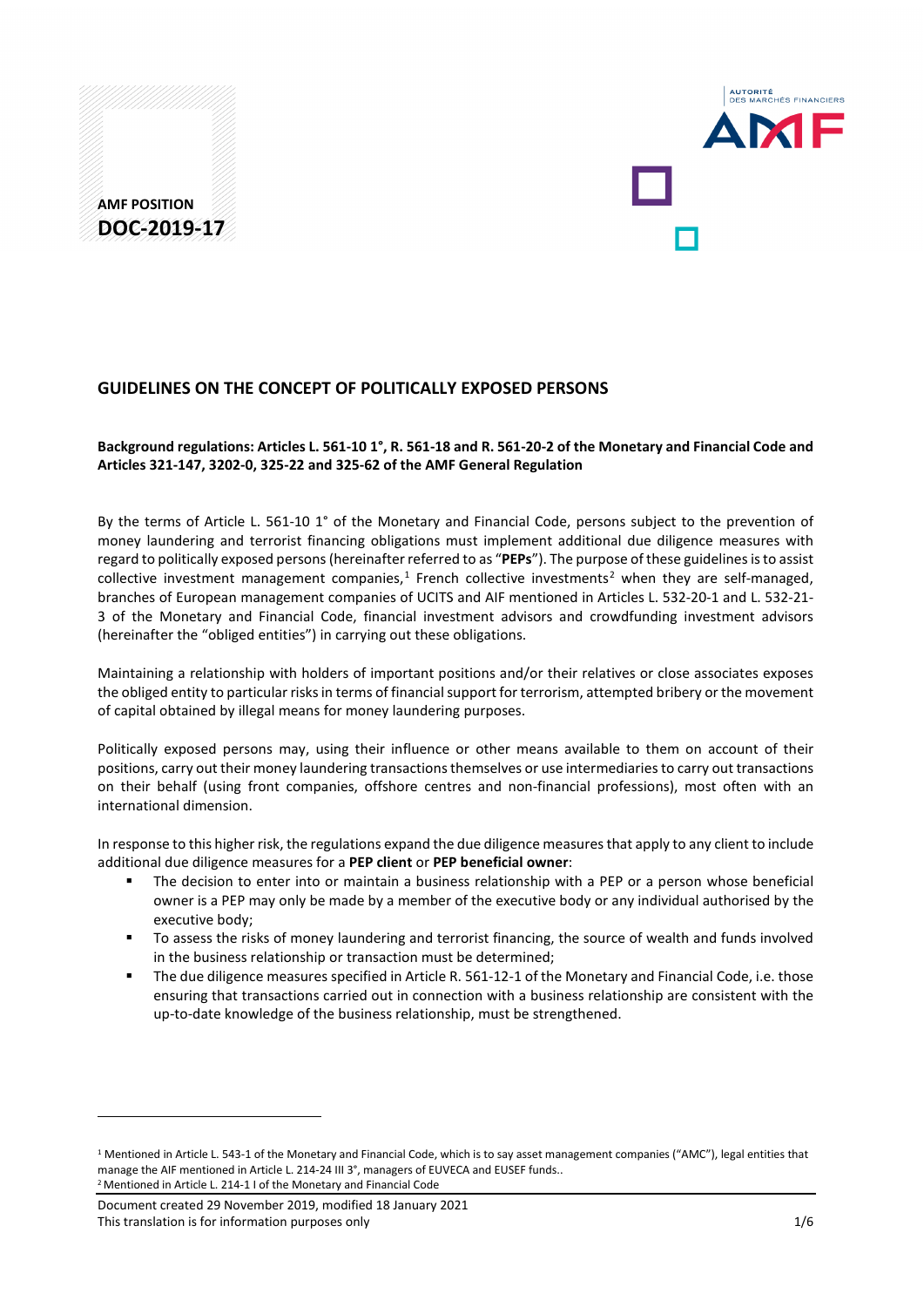

### 1. DEFINITION OF A POLITICALLY EXPOSED PERSON

Article L. 561-10 1° of the Monetary and Financial Code, which transposes Article 3(9) of Directive (EU) 2015/849, defines a PEP as: *"an individual exposed to particular risks on account of the political, jurisdictional or administrative functions he/she performs or has performed or of those that immediate family members or individuals known to be closely associated with him/her or who become closely associated during the business relationship perform or have performed"*.

Accordingly, for a French obliged entity, a PEP is an individual of French or foreign nationality who:

- performs or has performed political, jurisdictional or administrative functions (Article R. 561-18 I); or
- has an immediate family member (Article R. 561-18 II) or close associate with no family connection (Article R. 561-18 III) who is him/herself a PEP on account of the functions he/she performs or has performed.

These *"political, jurisdictional or administrative functions"* are set out in full in Article R. 561-18 I of the Monetary and Financial Code:

- 1) Head of state, head of government, member of a national government or member of the European Commission;
- 2) Member of a national parliamentary assembly or of the European Parliament, member of the governing body of a political party or grouping subject to the provisions of Law No. 88-227 of 11 March 1988 or of a foreign political party or grouping;
- 3) Member of a supreme court, constitutional court or other high court whose decisions are not, except in exceptional circumstances, subject to review;
- 4) Member of a court of auditors;
- 5) Officer or member of the governing body of a central bank;
- 6) Ambassador or chargé d'affaires;
- 7) General officer or senior officer in command of an armed force;
- 8) Member of an administrative, management or supervisory body of a public company;
- 9) Director, deputy director or member of the board of an international organisation established by a treaty, or an individual holding an equivalent position within such an organisation.

An order issued by the Minister for the Economy sets out the list of functions corresponding on the national level to those listed above and drawn from the transposition of the 4<sup>th</sup> Directive.

An individual who performs any of these functions is a PEP and remains a PEP for one year following the cessation of those functions.

According to Article R. 561-18 II of the Monetary and Financial Code, the *"immediate family members"* of a PEP are his/her:

- o spouse, de facto spouse, civil solidarity pact (PACS) partner or partner in a registered civil partnership under foreign law;
- o children and each of their spouses, PACS partners or partners from registered civil partnerships under foreign law;
- o parents.

According to Article R. 561-18 III of the Monetary and Financial code, the *"individuals known to be closely associated"* with a PEP are:

- a) Natural persons who, together with the PEP, are beneficial owners of a legal entity, a collective investment, a trust or a comparable legal structure under foreign law. This includes, for example, partners in a joint venture;
- b) Natural persons who are the sole beneficial owners of a legal entity, a collective investment, a trust or a comparable legal structure under foreign law known to have been established for the benefit of the PEP.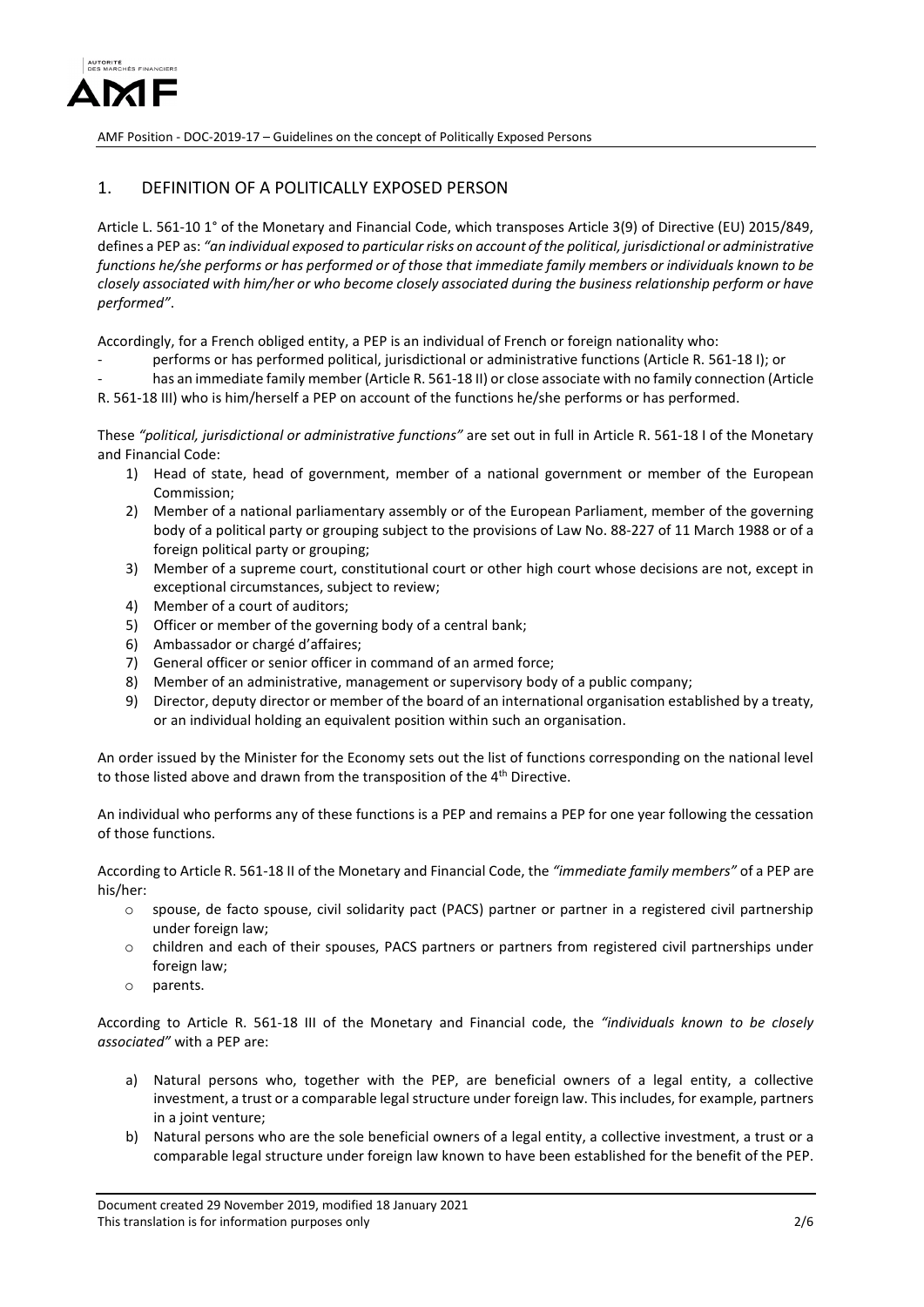

This includes "nominees" who appear to be acting or receiving benefits on their own behalf, whereas in practice they are acting on behalf of the PEP;

c) Any natural person "known to have close business ties" with the PEP. This includes, therefore, the PEP's business partners.

#### Position

**In the situation referred to in c) above, three conditions are therefore required:**

**i. There must be a business relationship, whether commercial or civil in nature, which may relate to joint economic interests or, more generally, to interests likely to have an influence on the financial or economic situation of each of these individuals. As such, the pecuniary nature of the service provided or the functions performed by the natural person close to the PEP is an indication or presumption.**

**ii. The relationship must be close, having either a regular or significant impact on the PEP's affairs. The relationship will be close if it has a significant financial impact on the PEP's income. The closeness of the relationship may also be reflected in the significant number of activities carried out by that individual on behalf of the PEP, or in the significance of that activity for a single transaction;** 

**iii. The relationship must be known to the obliged entity, because the information is public, well-known or obvious.**

Can the scope of additional due diligence measures specific to PEPs be extended to other individuals?

No. Classification as a PEP is subject to strict conditions, and obliged entities may not classify non-PEPs as PEPs or apply to them the additional due diligence measures provided for in Article R. 561-20-2. However, obliged entities may classify individuals who do not meet the definition of PEP as high risk, either because they perform a political, jurisdictional or administrative function not covered here, or because they have a family relationship not referred to in Article R. 561-18 II but are exposed to a risk considered comparable to that of a PEP. In these cases where the risk is deemed higher by the obliged entity, the obliged entity may be required, in accordance with Article L. 561-10-1, to strengthen the due diligence measures with regard to these individuals.

 Can the scope of additional due diligence measures specific to PEPs be extended to clients who are no longer PEPs?

No. No. If the individual ceases to be a PEP, then the obliged entity can no longer apply to them the additional due diligence measures specified in Article R. 561-20-2.

If the obliged entity considers that the client ceasing to be a PEP does nevertheless pose a high risk according to its own risk classification, then it should continue to apply enhanced measures appropriate to the risk, in accordance with Article L. 561-10-1 of the Monetary and Financial Code.

### 2. HOW TO DETERMINE WHETHER THE CLIENT OR, WHERE APPLICABLE, THE BENEFICIAL OWNER IS A PEP

In accordance with Article R. 561-20-2 of the Monetary and Financial Code, obliged entities must implement procedures, appropriate to the money laundering and terrorist financing risks to which they are exposed, to determine whether their client, or his/her beneficial owner, is a PEP or becomes one during the course of the business relationship.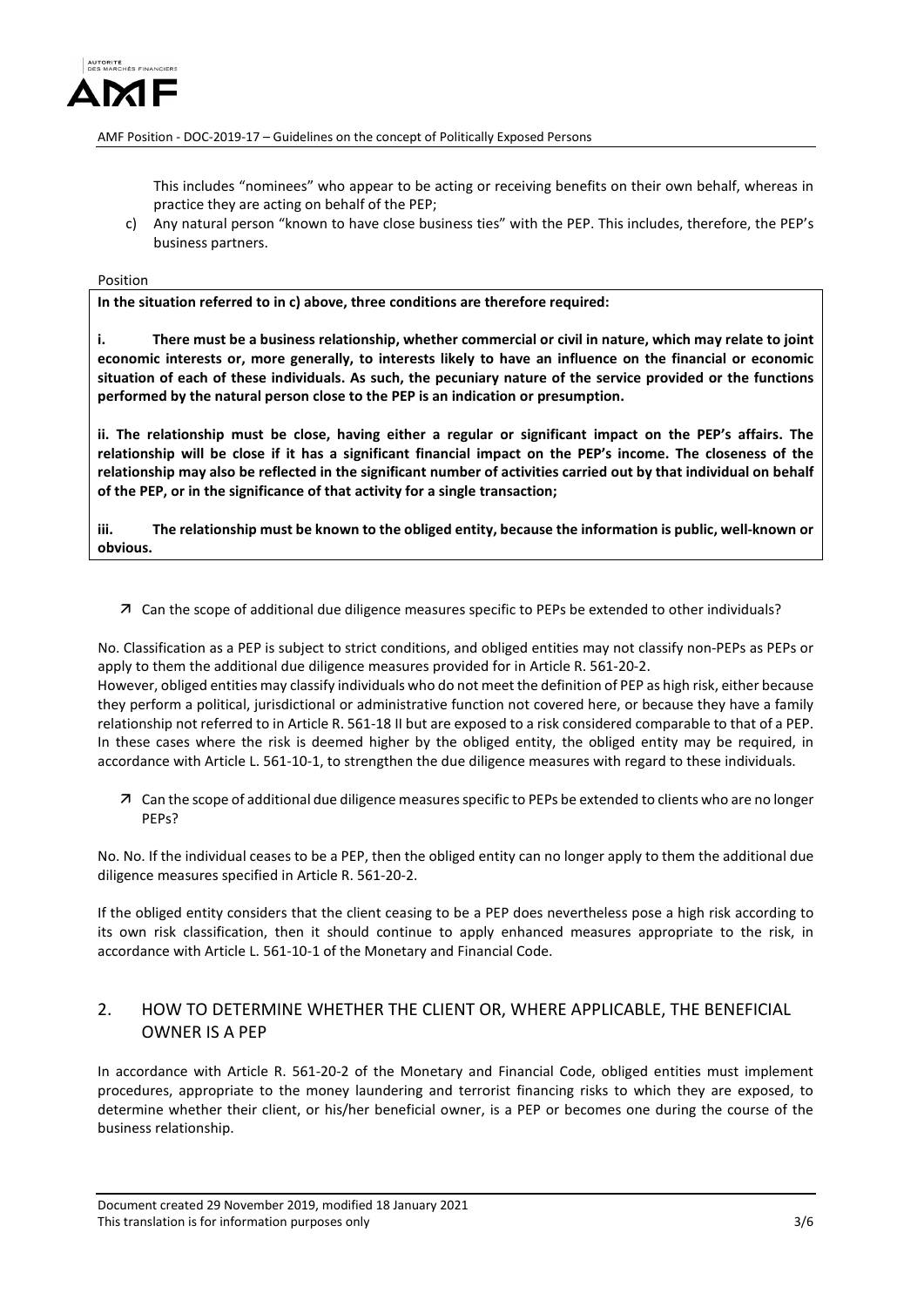

If the client does not voluntarily declare him/herself or his/her beneficial owner as a PEP, the identification and know-your-client due diligence must allow the obliged entity, following a risk-based approach, to determine whether a client or beneficial owner is a PEP.

To this end, the obliged entity is required to carry out the due diligence measures provided for in respect of any client before entering into a business relationship, namely:

- a) identify the client and, where applicable, the beneficial owner, and verify the identity details on presentation of any written document that provides proof of identity, in accordance with the provisions of Articles L. 561-5, R. 561-5, R. 561-5-1 and R. 561-7 of the Monetary and Financial Code;
- b) obtain information relating to the purpose and nature of this relationship and any other relevant information, in accordance with the provisions of Article L. 561-5-1 of the Monetary and Financial Code and of Article R. 561-12 of the same code further clarified in an order, including information relating to the professional activities carried out, which can be used to determine which clients/beneficial owners should be classified as PEPs.

#### **Where the client is a legal entity, it should be determined whether the beneficial owner(s) are PEPs.**

Obliged entities may find it useful to refer to the AMF guidelines on due diligence obligations with respect to clients and their beneficial owners (Position - Recommendation DOC-2019-16).

In accordance with the terms of Article R. 561202 of the Monetary and Financial Code, the obliged entity must always have up-to-date knowledge of its client's situation to enable it to:

- detect any client who may become a PEP during the business relationship;
- monitor the connections between the individuals performing one of the aforementioned functions and their family members and those individuals with whom they may have a close relationship.

To this end, **the obliged entity may use a rigorous identification questionnaire**, which contractually requires its clients to declare themselves, or their beneficial owner(s), if they meet or cease to meet the definition of a PEP. This written contractual commitment by clients to declare themselves, or their beneficial owner, as a PEP may assist in the process of identifying and knowing clients by providing information to obliged entities. **Nevertheless, insofar as it is based on the good faith of those clients, such a commitment is not sufficient to discharge obliged entities of their obligation of ongoing due diligence, the proper implementation of which is their sole responsibility.**

The obliged entity also considers publicly available information (e.g. notices of appointment orders on the Légifrance website, the website of the High Authority for Transparency in Public Life) or available through other reliable and independent sources or through the main national or international media. **In France, there is no register of PEPs.** 

The regulations do not require obliged entities to have an automated PEP detection tool. Each obliged entity must tailor its system to its own business activity, structure, organisation or size in order to detect PEPs effectively.

### 3. ADDITIONAL DUE DILIGENCE MEASURES FOR PEPS

Pursuant to Article L. 561-10 1°, where the client or beneficial owner of the client is a PEP, the obliged entity is required to implement additional due diligence measures in respect of the client and/or beneficial owner, in addition to those due diligence measures required for any client.

The implementation of the additional due diligence measures specific to PEPs has no bearing on the implementation of the other due diligence measures specified in the Monetary and Financial Code for use in special circumstances. These include in particular:

transactions posing a high risk in terms of AML-CFT (Article L. 561-10-1 II);

Document created 29 November 2019, modified 18 January 2021 This translation is for information purposes only the state of the state of the state of the 4/6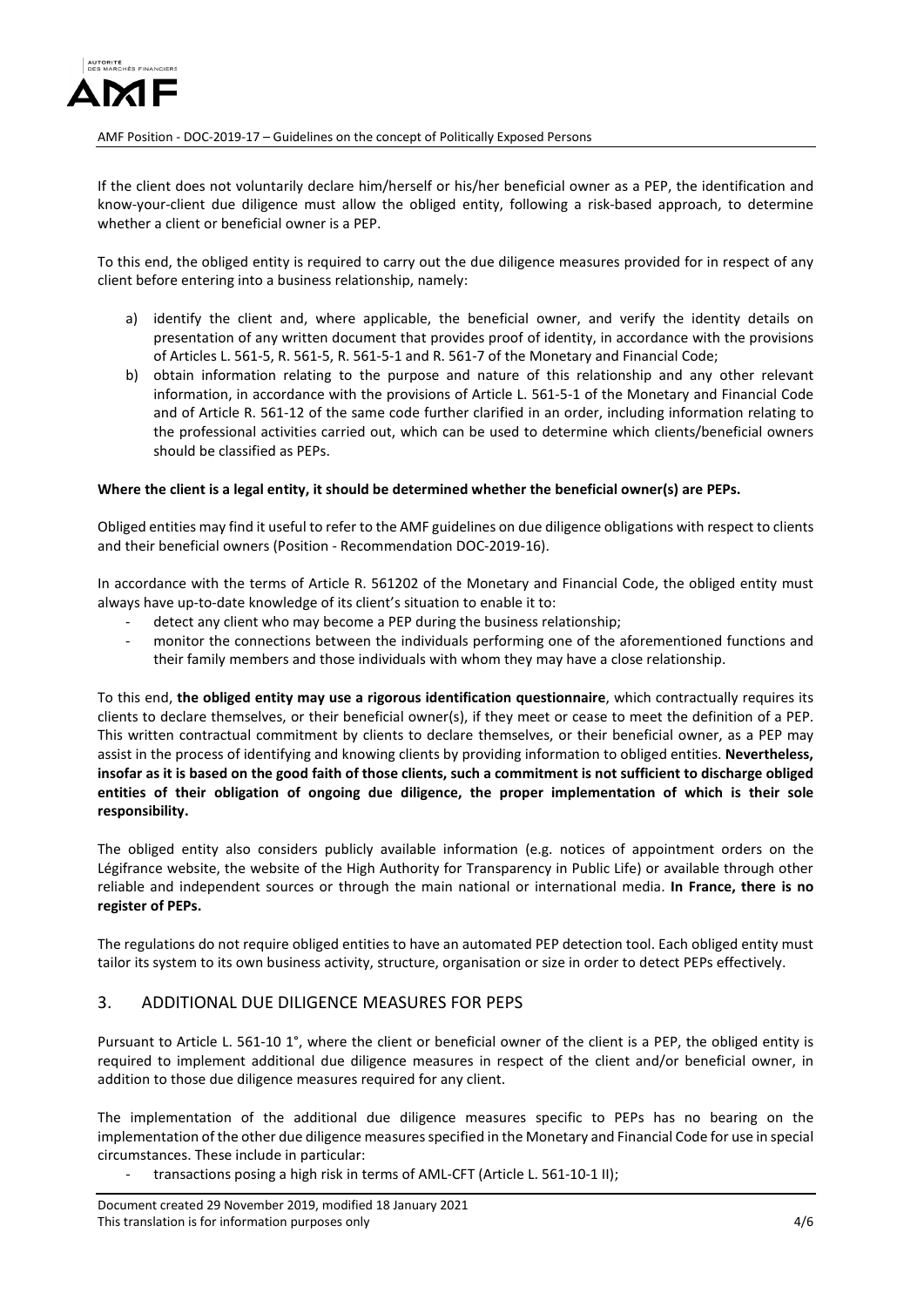

- carrying out transactions that meet one of the criteria for the enhanced review process (Article L. 561-10-2).
- transactions carried out by persons domiciled, registered or based in high-risk third countries (Art. L. 561-  $103°$ ).
- **3.1. Additional measure 1: The obligation to entrust a member of the executive body, or any individual authorised by the executive body for this purpose, with the decision to enter into or maintain a business relationship with a PEP client or a client whose beneficial owner is a PEP**

Involving an individual at a higher level can be justified by (i) the need for particularly rigorous identification and identity verification procedures, (ii) the nature of the risks arising from having such a client throughout the relationship, (iii) the ability of the obliged entity to measure and control these risks (cost of the IT tools to be implemented in the event of taking on such a client), and (iv) the sensitivity of information relating to this type of client, particularly with regard to circulating such information within a group for AML-CFT purposes.

In these circumstances, the process of agreeing to take on a PEP or agreeing to maintain a relationship with a client who becomes a PEP must be formalised by the obliged entity in a procedure, which must specify that the decision of a member of the executive body (or any individual authorised by it) is mandatory.

#### Position

**For portfolio asset management companies, this procedure must also ensure that the compliance function is properly informed so that it can carry out its duties in an appropriate manner.**

This procedure may in particular require the opinion of the compliance function before the executive body makes its decision.

#### Position

**The individuals authorised to make decisions to enter into or maintain a business relationship, including where these decisions are delegated, must have a sufficiently high level of seniority in relation to the risks associated with the business relationship. These decisions may be delegated to a specific individual or to a function. Where the decision to enter into or maintain a business relationship with PEPs is entrusted to a business line manager or to a manager who performs an operational or commercial function, the obliged entity must ensure that:** 

**- This individual has sufficient knowledge of the risks to which the obliged entity is exposed;** 

**- For portfolio asset management companies, the compliance function is involved in the process of agreeing to enter into or maintain a business relationship with a PEP;** 

**- For portfolio asset management companies, an escalation process is put in place that refers the final decision to a member of the executive body in the event of disagreement between the compliance function and the business line or operational or commercial functions.** 

**In any event, the delegated authority must be formalised, and the executive body must be kept regularly informed of business relationships entered into or maintained with PEPs.** 

## **3.2. Additional measure 2: The obligation to determine the source of wealth and funds involved in the business relationship or transaction with a PEP client or a client whose beneficial owner is a PEP**

The legislator justifies the requirement to determine the source of wealth and funds based on the need for the obliged entity to assess the money laundering and terrorist financing risks arising from having a PEP client or a client whose beneficial owner is a PEP. Determining the source of wealth and funds for each relationship or transaction is of particular importance in the case of business relationships entered into with PEP clients, or clients whose beneficial owner is a PEP, who perform important functions in a country where corruption is widespread.